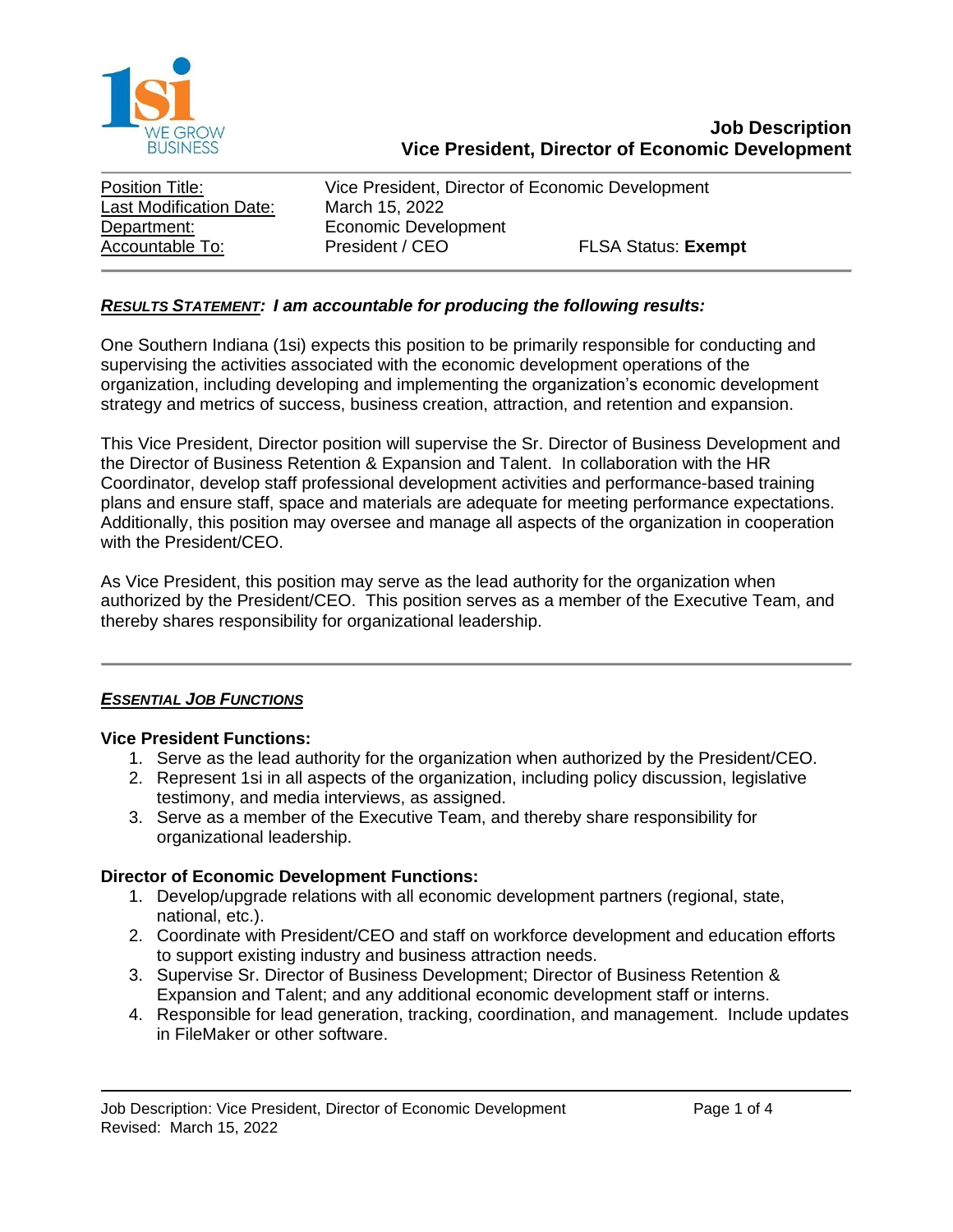

- 5. Work to support the efforts of the Director of Engagement with existing or potential investor communications.
- 6. Coordinate all press announcements and releases concerning economic development projects and/or closures.
- 7. Keep President/CEO abreast of all economic development activities and/or issues and engage in policy-related conversations as necessary.
- 8. Participate in strategy and goal setting for economic development metrics.
- 9. Report economic development activities to appropriate board and/or committee members (Board of Directors, Executive Board, Economic Development Council, Investor Relations, etc.).
- 10. In collaboration with the Controller, responsible for developing an annual economic development budget, managing the ED budget, and updating monthly budgetary forecasts.
- 11. Manage the Economic Development Council, including but not limited to: agenda preparation, meeting facilitation, topics and/or speakers, etc.

## **Business Attraction Services:**

- 1. Lead all business attraction projects and marketing for new business development for Clark and Floyd Counties, as well as other contracted geographies.
- 2. Provide "first contact" with all prospects/projects in a timely manner.
- 3. Work with economic development and marketing staff to ensure accurate and effective marketing and outreach materials (print and electronic).
- 4. Arrange and host prospect/project visits ensuring all project needs are met and contacts made.
- 5. Oversee inventory of sites and buildings database.

# **Business Retention & Expansion Services:**

- 1. Oversee and guide all components of existing Business Retention and Expansion program.
- 2. Oversee management of the Metro Manufacturing Alliance and its activities.
- 3. Participate in business crisis and opportunity responses.
- 4. Provide all follow-up activities and ensure expectations are met.

### **Other duties as assigned.**

### *ESSENTIAL SKILLS AND EXPERIENCE*

- 1. Undergraduate degree preferred; or High School Diploma (or GED/High School Equivalence Certificate) with minimum five (5) years of commensurate experience in economic development or senior-level client/customer service/Sales/Supervisory roles.
- 2. Customer/Provider Relations Understand the essentials of customer satisfaction and apply it in the process of servicing the customer. Communicate customer feedback to management for action. Understand and follow internal processes to respond to customer needs. Suggest improvements or issues with processes. Answer all inquiries on a timely basis.
- 3. Demonstrated ability to motivate stakeholders and partners toward shared objectives.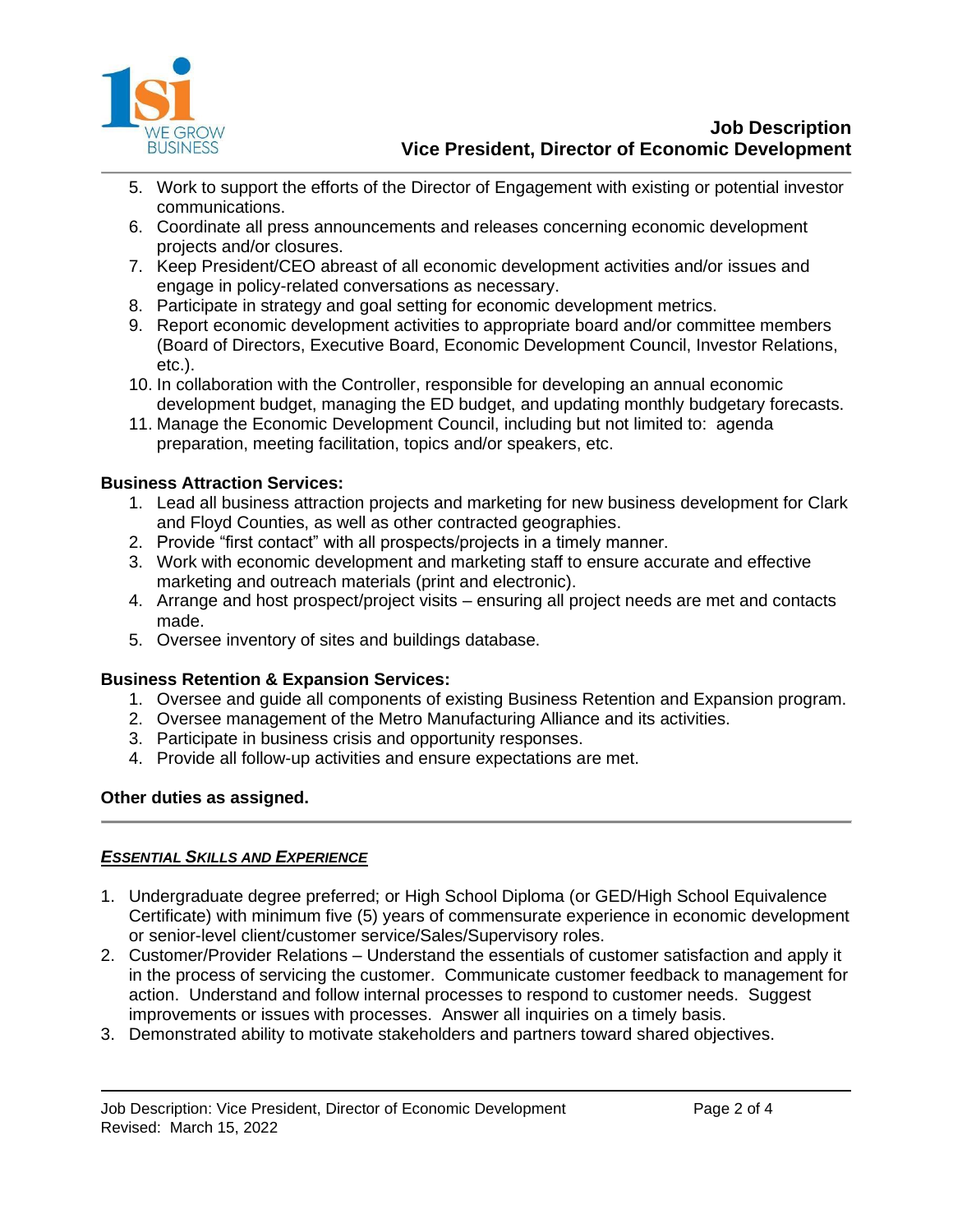

- 4. Related experience in developing, implementing, and enforcing personnel policies, procedures; Manage, coach and evaluate employees and conduct performance reviews.
- 5. Strong interpersonal, writing and presentation skills including the ability to communicate with all levels of management and audiences with diverse backgrounds and educational levels. Ability to write reports, business correspondence, and procedure manuals.
- 6. Ability to take independent actions and calculated risks. Respond promptly to customer needs, seek opportunities to improve processes and implement creative solutions.
- 7. Develop innovative approaches and ideas; Present ideas and information in a manner that persuades positive interaction.
- 8. Strong analytic and research skills including the ability to solve practical problems and deal with a variety of concrete variables in situations where only limited standardization exists.
- 9. Provide full attention to what other people are saying, respectfully communicate by taking time to understand the points being made and ask questions at appropriate times to obtain clarification.
- 10. Excel in prioritizing daily functions and dealing with multiple deadlines and high volumes of work. Plan work activities for employees and/or sales campaigns and develop realistic action plans.
- 11. Display original thinking and creativity; Meet challenges with resourcefulness; Generate suggestions for improving work; Develop innovative approaches and ideas.
- 12. Ability to interpret information in company provided programs to identify Key Performance Indicators and utilize to enhance employee performance and productivity.
- 13. A self-starter, assertive demeanor and lifelong learner.
- 14. Understand basic business financial statements and reports.
- 15. Understanding of state and local government operations and programs.
- 16. MS Office Proficient; Use keyboard, laptop, projection equipment, and other office equipment with proficiency.
- 17. Ability to travel for the role as required.

### *NONESSENTIAL SKILLS AND EXPERIENCE*

*These are desirable, but not necessary, aspects of the job.*

- 1. CEcD Designation
- 2. Chamber of Commerce experience and knowledge of operations

# *ESSENTIAL PHYSICAL REQUIREMENTS AND WORK ENVIRONMENT*

- 1. Ability to maintain physical condition appropriate to the performance of assigned duties and responsibilities which may include: sitting, standing, or walking for extended periods of time; operating office equipment; arrange meeting room tables and chairs; and lifting up to 25 pounds.
- 2. Visual Acuity; ability to see and hear within normal parameters, must use hands and fingers to use keyboard and mouse; operate equipment or controls; reach above shoulder heights, below the waist; or lift to file documents or store materials throughout the work day. Proper lifting